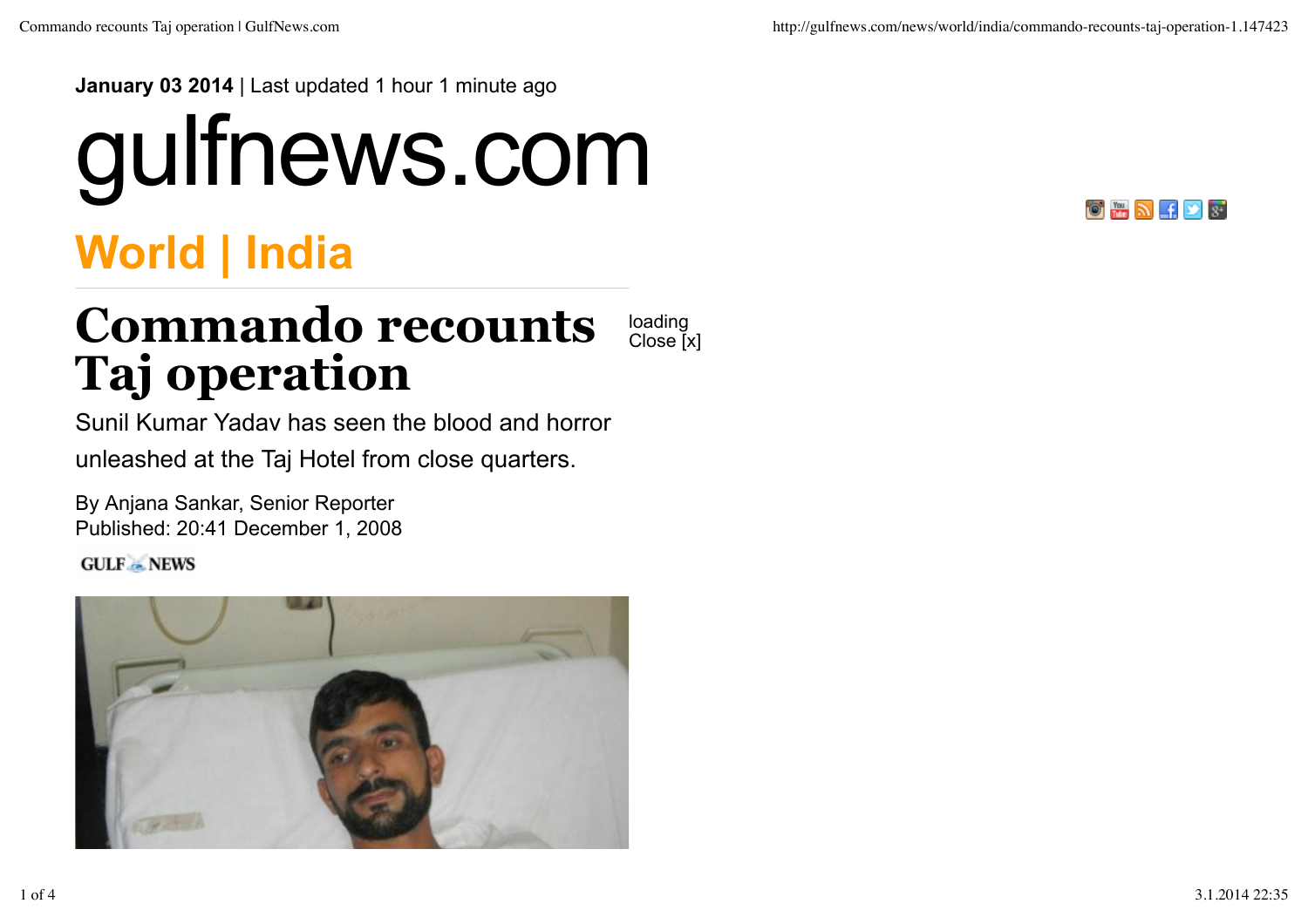

Image Credit: Anajana Sankar/Gulf News Sunil Yadav rests in his room in Bombay Hospital, after being shot during the terror attacks at the Taj hotel.

Mumbai: Sunil Kumar Yadav has seen the blood and horror unleashed at the Taj Hotel from close quarters.

But the 29-year old NSG commando says what is etched in his mind are hundreds of terror-stricken faces that looked at him pleadingly as he rushed to save them.

"I can never forget the faces of those people. They were so scared, trapped inside their rooms. But when they saw us, they were so relieved. They were clinging to us as though they found their saviours. That is the best feeling one gets out of this job," Yadav told Gulf News from his hospital bed.

The NSG commando sustained three bullet injuries on his thigh while rescuing people from the Taj, and is now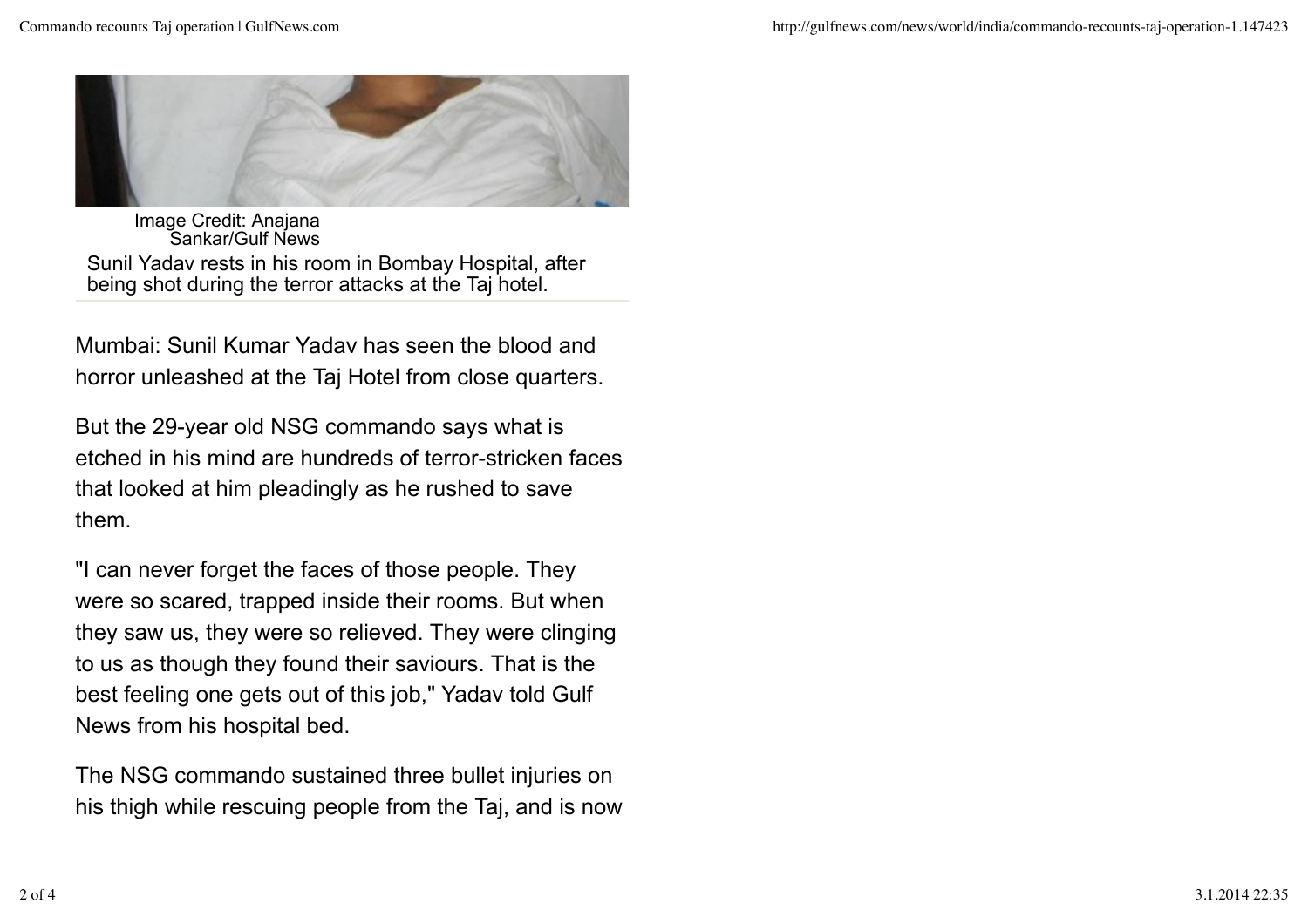recuperating at Bombay Hospital.

Narrating his the action-packed story from the time he landed in Mumbai from New Delhi, Yadav said the commandos were given a briefing on the Taj's structure before they were dispatched in groups with the mission of rescuing the hostages from rooms.

"We reached the sixth floor of the hotel through fire exit points while we could hear gun shots, blasts and screams. There was no light and black smoke thickened the air along the corridors, making it more difficult to search for people. We kept moving ahead and kept on knocking from door to door," said Yadav.

Yadav also said terrorists had strewn the pathways with broken furniture and food trolleys to stall their movements.

According to him, people were so scared that they would not open their doors and the commandos had to break open some.

"Those who were rescued were taken downstairs safely. When we were on the third floor, there was a militant inside a room. He started firing as soon as we